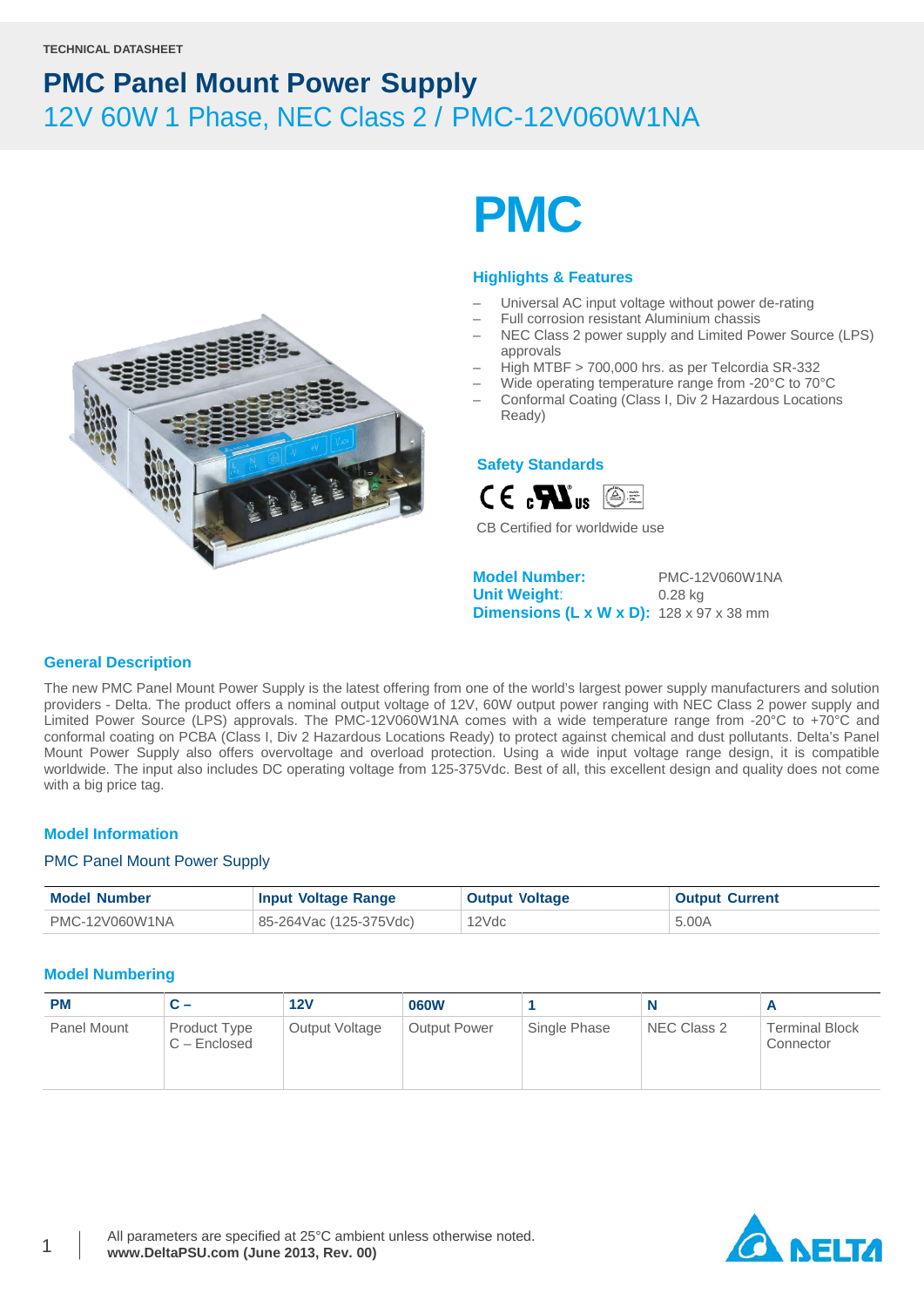#### **Specifications**

#### Input Ratings / Characteristics

| Nominal Input Voltage    | 100-240Vac                               |
|--------------------------|------------------------------------------|
| Input Voltage Range      | 85-264Vac                                |
| Nominal Input Frequency  | 50-60Hz                                  |
| Input Frequency Range    | $47-63$ Hz                               |
| Nominal DC Input Voltage | 125-250Vdc                               |
| DC Input Voltage Range   | 125-375Vdc                               |
| Input Current            | $<$ 1.35A @ 115Vac, $<$ 0.90A @ 230Vac   |
| Efficiency at 100% Load  | $> 86.0\%$ @ 115Vac, $> 87.0\%$ @ 230Vac |
| Max Inrush Current       | $<$ 50A @ 115Vac, $<$ 100A @ 230Vac      |
| Leakage Current          | $<$ 1mA @ 240Vac                         |

#### Output Ratings / Characteristics

| Nominal Output Voltage                                | 12Vdc                                                                      |
|-------------------------------------------------------|----------------------------------------------------------------------------|
| <b>Output Voltage Tolerance</b>                       | $\pm$ 2% (initial set point tolerance from factory)                        |
| Output Voltage Adjustment Range                       | 12-14Vdc                                                                   |
| <b>Output Current</b>                                 | 5.00A                                                                      |
| <b>Output Power</b>                                   | 60W                                                                        |
| Line Regulation                                       | $0.5\%$ typ. (@ 85-264Vac input, 100% load)                                |
| Load Regulation                                       | $<$ 1% typ. (with rated input, 0-100% load)                                |
| PARD (20MHz)                                          | < 100mVpp @ 25 $^{\circ}$ C & 50 $^{\circ}$ C<br>< 150mVpp @ -10°C & -20°C |
| Rise Time                                             | < 60ms @ nominal input (100% load)                                         |
| Start-up Time                                         | < 2500ms @ nominal input (100% load)                                       |
| Hold-up Time                                          | > 15ms @ 115Vac, > 80ms @ 230Vac (100% load)                               |
| Dynamic Response (Overshoot & Undershoot O/P Voltage) | ± 5% @ 0-100% load                                                         |
| Start-up with Capacitive Loads                        | 5,000µF Max                                                                |

#### **Mechanical**

| Case Chassis / Cover              |                | Aluminium                          |
|-----------------------------------|----------------|------------------------------------|
| Dimensions (L x W x D)            |                | 128 x 97 x 38 mm                   |
| Unit Weight                       |                | $0.28$ kg                          |
| Indicator                         |                | Green LED (DC OK)                  |
| Cooling System                    |                | Convection                         |
| Terminal                          | Input / Output | 5 Pins (Rated 300V/15A)            |
| Wire                              | Input / Output | AWG 22-14                          |
| Noise (1 Meter from power supply) |                | Sound Pressure Level (SPL) < 40dBA |

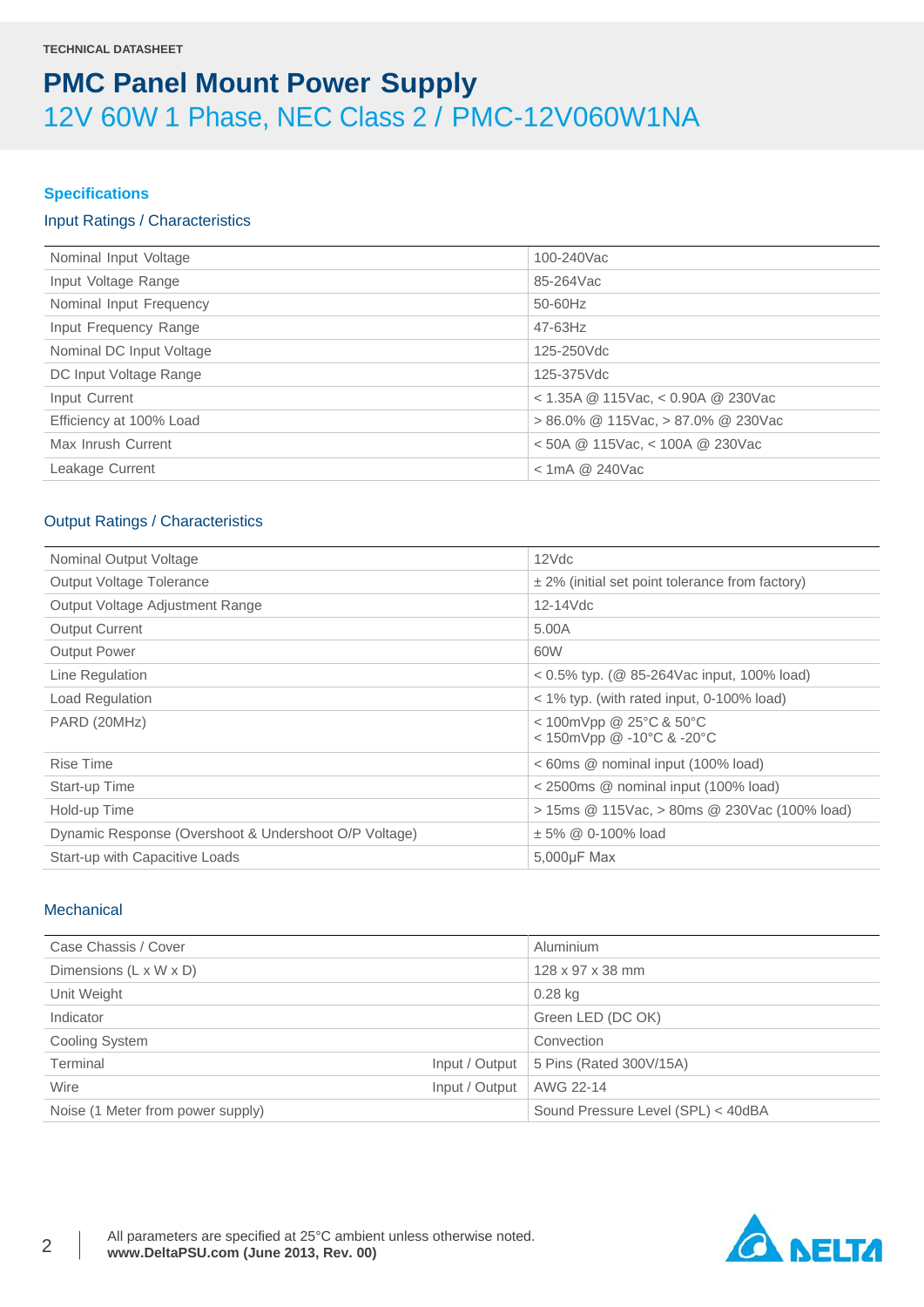#### **Environment**

| Surrounding Air Temperature | Operating | $-20^{\circ}$ C to $+70^{\circ}$ C                                                                            |
|-----------------------------|-----------|---------------------------------------------------------------------------------------------------------------|
|                             | Storage   | $-25^{\circ}$ C to $+85^{\circ}$ C                                                                            |
| Power De-rating             |           | $\epsilon$ -10°C de-rate power by 2.0% / °C,<br>> 50°C de-rate power by 2.5% / °C                             |
| <b>Operating Humidity</b>   |           | $<$ 95% RH                                                                                                    |
| <b>Operating Altitude</b>   |           | 3.000 Meters                                                                                                  |
| Shock Test (Non-Operating)  |           | IEC 60068-2-27, 30G (300m/S <sup>2</sup> ) for a duration of 18ms,<br>1 times per direction, 2 times in total |
| Vibration (Non-Operating)   |           | IEC 60068-2-6, 10Hz to 150Hz @ 50m/S <sup>2</sup> (5G peak);<br>20 min per axis for all X, Y, Z direction     |
| <b>Pollution Degree</b>     |           | 2                                                                                                             |

#### **Protections**

| Overvoltage                     | < 17.6V, SELV Output, Non-Latching (Auto-Recovery)                              |
|---------------------------------|---------------------------------------------------------------------------------|
| Overload / Overcurrent          | > 110-160% of rated load, Hicc-up Mode,<br>Non-Latching (Auto-Recovery)         |
| Over Temperature                | < 75°C Surrounding Air Temperature @ 100% load,<br>Non-Latching (Auto-Recovery) |
| <b>Short Circuit</b>            | Hicc-up Mode, Non-Latching<br>(Auto-Recovery when the fault is removed)         |
| <b>Protection Against Shock</b> | Class I with PE* connection                                                     |

\*PE: Primary Earth

#### Reliability Data

| <b>MTBF</b>            | $>$ 700,000 hrs. as per Telcordia SR-332      |
|------------------------|-----------------------------------------------|
| Expected Cap Life Time | 10 years (115Vac & 230Vac, 50% load $@$ 40°C) |

#### Safety Standards / Directives

| <b>Electrical Safety</b>  |                  | TUV Bauart to EN 60950-1, LPS<br>UL/cUL recognized to UL 60950-1 and CSA C22.2 No.<br>60950-1, NEC Class 2<br>CB scheme to IEC 60950-1, LPS |
|---------------------------|------------------|---------------------------------------------------------------------------------------------------------------------------------------------|
| <b>CE</b>                 |                  | In conformance with EMC Directive 2004/108/EC and<br>Low Voltage Directive 2006/95/EC                                                       |
| <b>Material and Parts</b> |                  | RoHS Directive 2011/65/EU Compliant                                                                                                         |
| Galvanic Isolation        | Input to Output  | 3.0KVac                                                                                                                                     |
|                           | Input to Ground  | 1.5KVac                                                                                                                                     |
|                           | Output to Ground | 0.5KVac                                                                                                                                     |

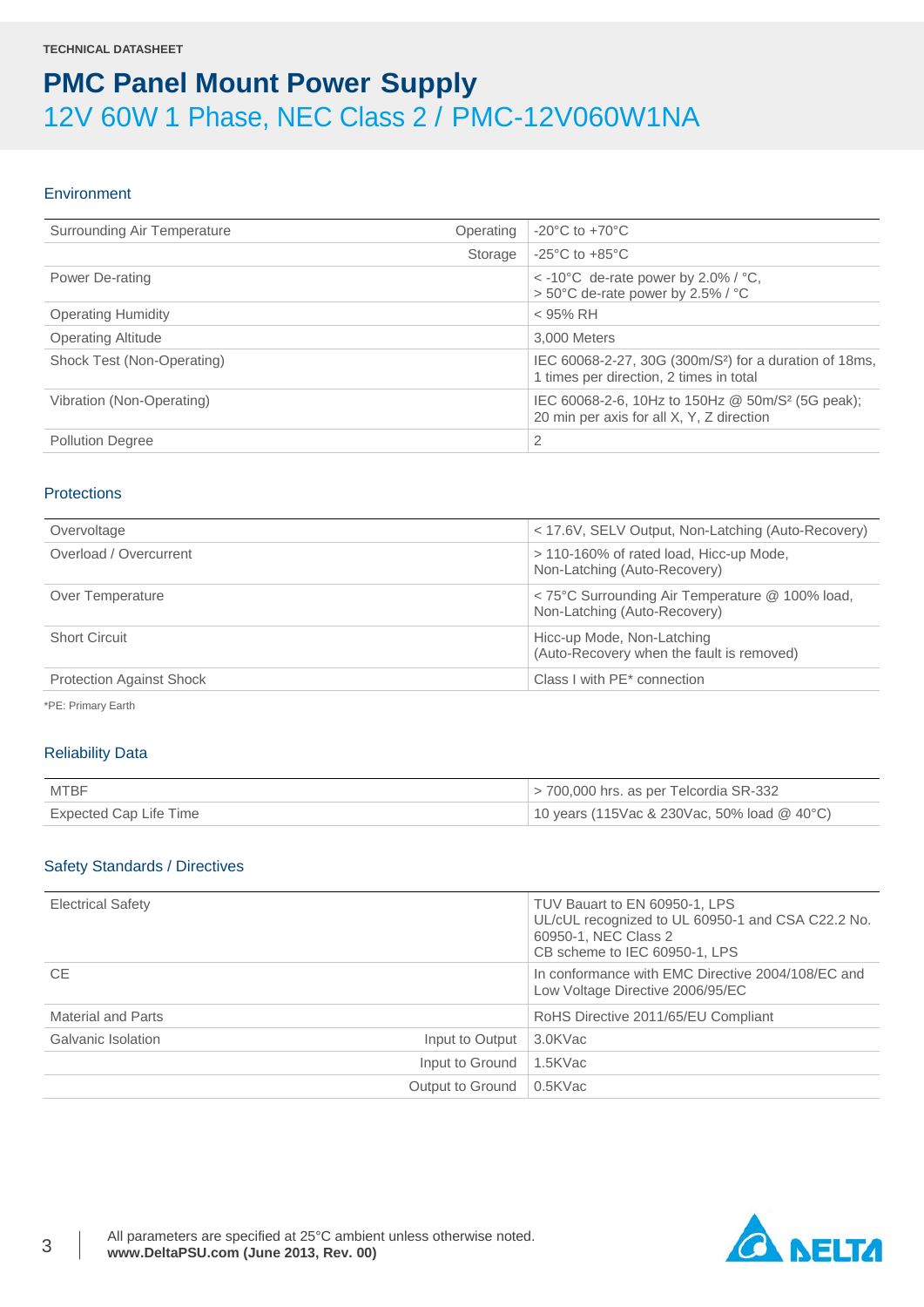#### EMC

| EMC / Emissions                          |                | CISPR 22, EN 55022, FCC Title 47: Class B<br>(Class A for DC input)                                 |
|------------------------------------------|----------------|-----------------------------------------------------------------------------------------------------|
| Immunity to                              |                | EN 55024                                                                                            |
| Electrostatic Discharge                  | IEC 61000-4-2  | Level 4 Criteria $A^{1}$<br>Air Discharge: 15kV<br>Contact Discharge: 8kV                           |
| <b>Radiated Field</b>                    | IEC 61000-4-3  | Level 3 Criteria A <sup>1)</sup><br>80MHz-1GHz, 10V/M, 80% modulation (1KHz)                        |
| <b>Electrical Fast Transient / Burst</b> | IEC 61000-4-4  | Level 3 Criteria $A^{1}$<br>2kV                                                                     |
| Surge                                    | IEC 61000-4-5  | Level 3 Criteria $A^{1}$<br>Common Mode <sup>2)</sup> : 2kV<br>Differential Mode <sup>3</sup> : 2kV |
| Conducted                                | IEC 61000-4-6  | Level 3 Criteria $A^{1}$<br>150kHz-80MHz, 10Vrms                                                    |
| Power Frequency Magnetic Fields          | IEC 61000-4-8  | Criteria $A^{1}$<br>10A/Meter (1A/Meter for DC input)                                               |
| Voltage Dips                             | IEC 61000-4-11 | 100% dip; 1 cycle (20ms); Self Recoverable                                                          |
| Low Energy Pulse Test (Ring Wave)        | IEC 61000-4-12 | Level 3 Criteria $A^{1}$<br>Common Mode <sup>2)</sup> : 2kV<br>Differential Mode <sup>3</sup> : 1kV |
| Voltage Fluctuation and Flicker          |                | IEC/EN 61000-3-3                                                                                    |
|                                          |                |                                                                                                     |

1) Criteria A: Normal performance within the specification limits

2) Asymmetrical: Common mode (Line to earth)

3) Symmetrical: Differential mode (Line to line)

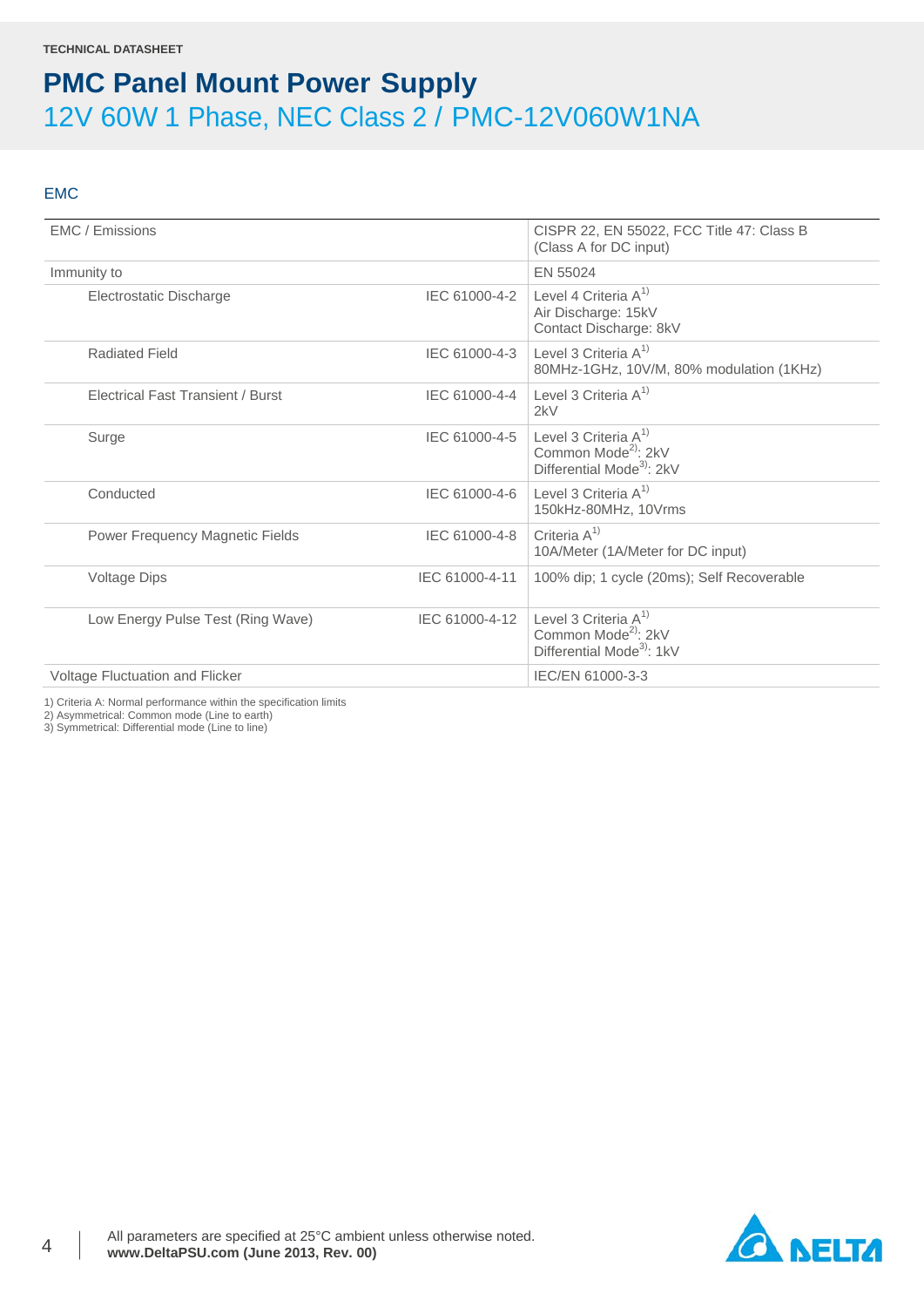#### **Block Diagram**



#### **Device Description**



- 1) Input & Output terminal block connector<br>2) DC voltage adjustment potentiometer
- 2) DC voltage adjustment potentiometer<br>3) DC OK control LED (Green)
- DC OK control LED (Green)

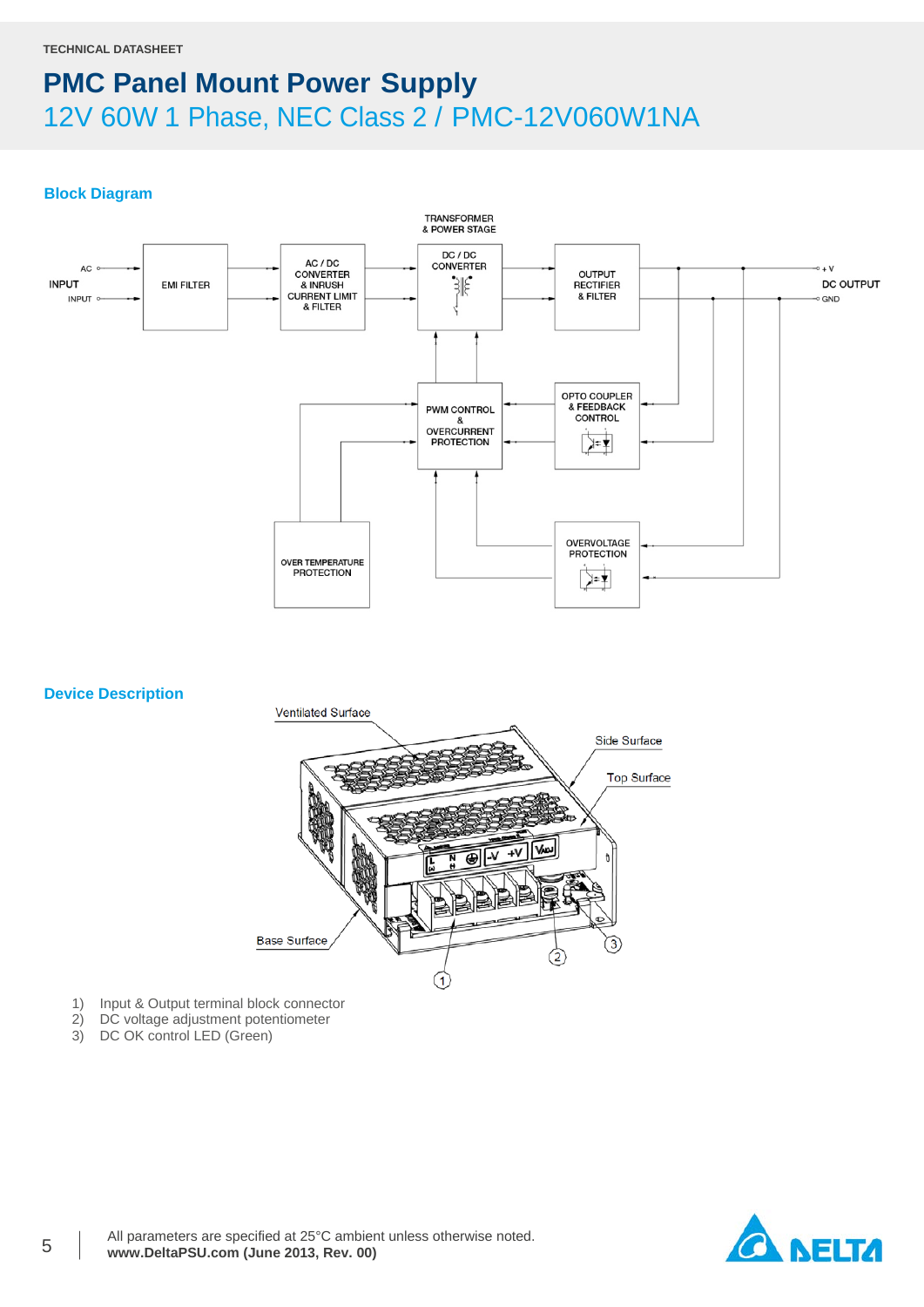#### **Dimensions**

**L x W x D:** 128 x 97 x 38 mm





#### **Engineering Data**







- 1. Power supply components may degrade, or be damaged, when the power supply is continuously used outside the shaded region, refer to the graph shown in Fig. 1.
- 2. If the output capacity is not reduced when the surrounding air temperature > 50°C, the device may run into Over Temperature Protection. When activated, the output voltage will go into bouncing mode and will recover when the surrounding air temperature is lowered or the load is reduced as far as necessary to keep the device in working condition.
- 3. In order for the device to function in the manner intended, it is also necessary to keep a safety distance of 20mm with adjacent units while the device is in operation.<br>Depending on the surre
- 4. Depending on the surrounding air temperature and output load delivered by the power supply, the device can be very hot!
- 5. If the device has to be mounted in any other orientation, please do not hesitate to contact **info@deltapsu.com** for more details.

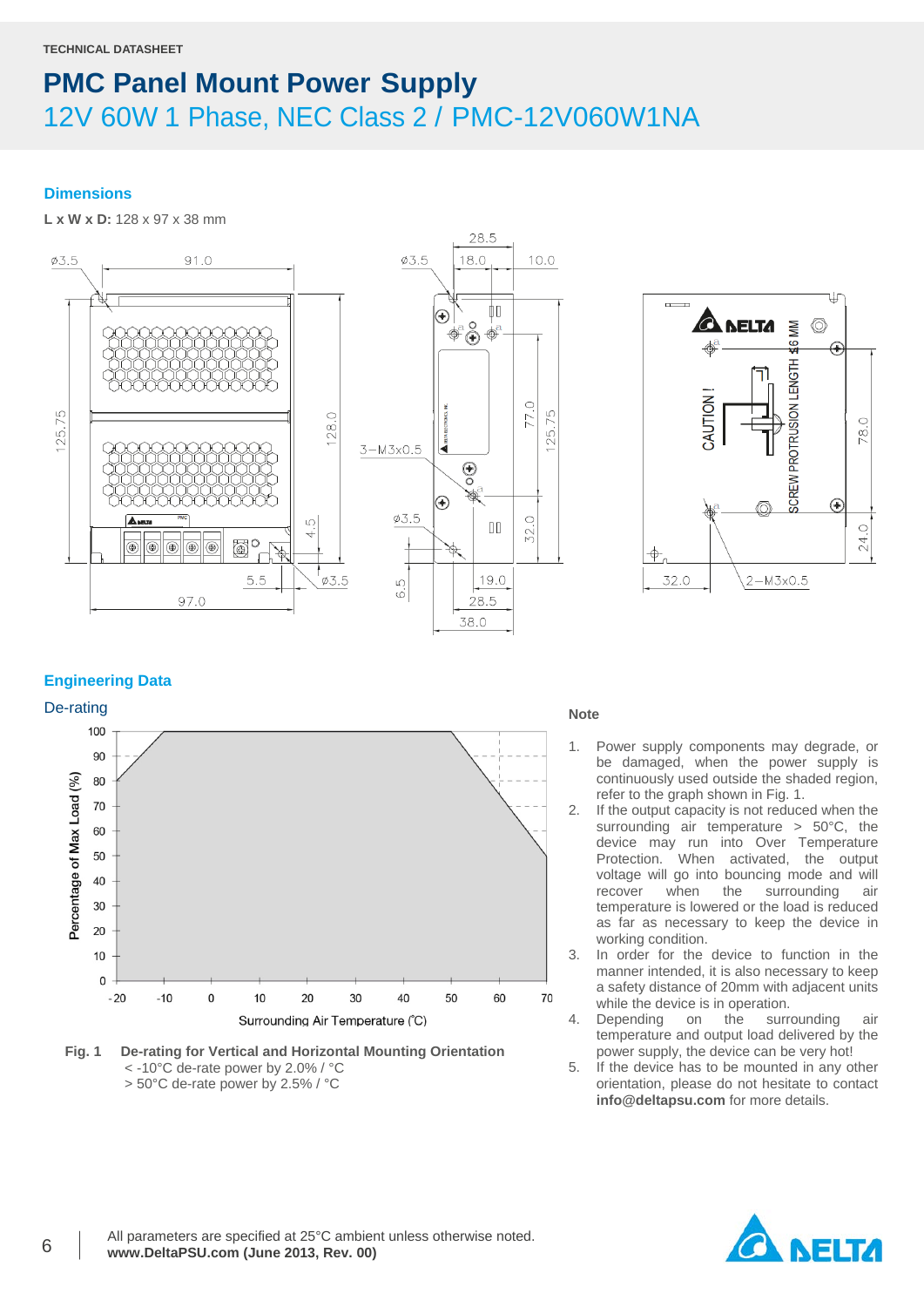#### Output De-rating VS. Input Voltage



No output power de-rating across the entire input voltage range

#### **Assembly & Installation**

- Ⓐ Mounting holes for power supply assembly onto the mounting surface.
- The power supply shall be mounted on minimum 2 mounting holes using M3 screw minimum 5mm length.
- Ⓑ This surface belongs to customer's end system or panel where the power supply is mounted.
- Ⓒ Connector



**Fig. 2 Mounting Orientation**

– Use flexible cable (stranded or solid) of AWG No. 22-14. The torque at the Connector shall not exceed 13Kgf.cm. The insulation stripping length should not exceed 0.275" or 7mm.

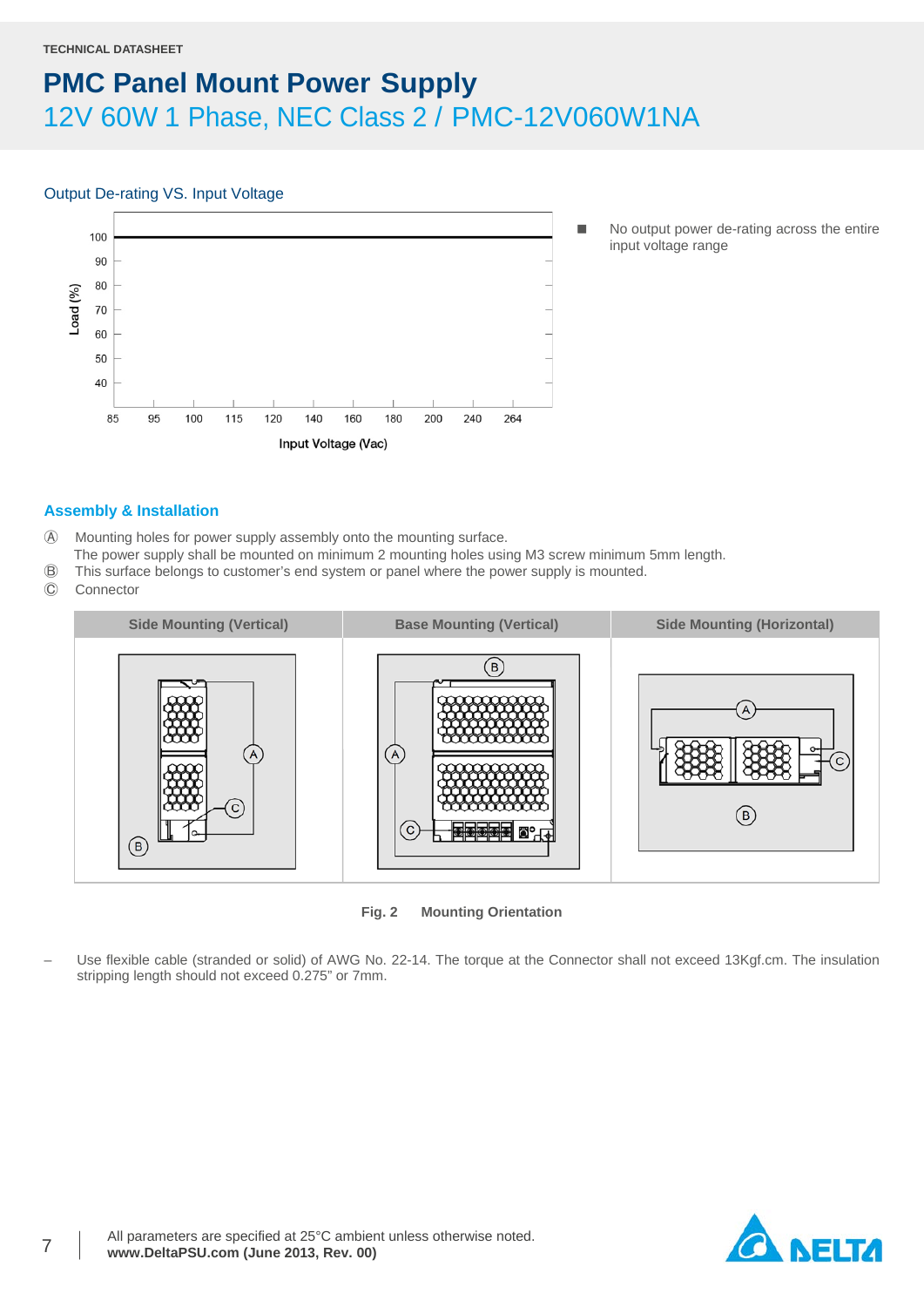#### Installation of Mounting Accessories



Only use M3 screw  $\leq$  6mm through the base mounting holes. This is to keep a safety distance between the screw and internal components. Recommended mounting tightening torque: 4~8Kgf.cm.

- Safety Instructions
- To ensure sufficient convection cooling, always maintain a safety distance of ≥ 20mm from all ventilated surfaces while the device is in operation.
- The device is not recommended to be placed on low thermal conductive surface, for example, plastics.
- Note that the enclosure of the device can become very hot depending on the ambient temperature and load of the power supply. Do not touch the device while it is in operation or immediately after power is turned OFF. Risk of burning!
- Do not touch the terminals while power is being supplied. Risk of electric shock.
- Prevent any foreign metal, particles or conductors from entering the device through the openings during installation. It may cause: Electric shock; Safety Hazard; Fire; Product failure
- Warning: When connecting the device, secure Earth connection before connecting L and N. When disconnecting the device, remove L and N connections before removing the Earth connection.

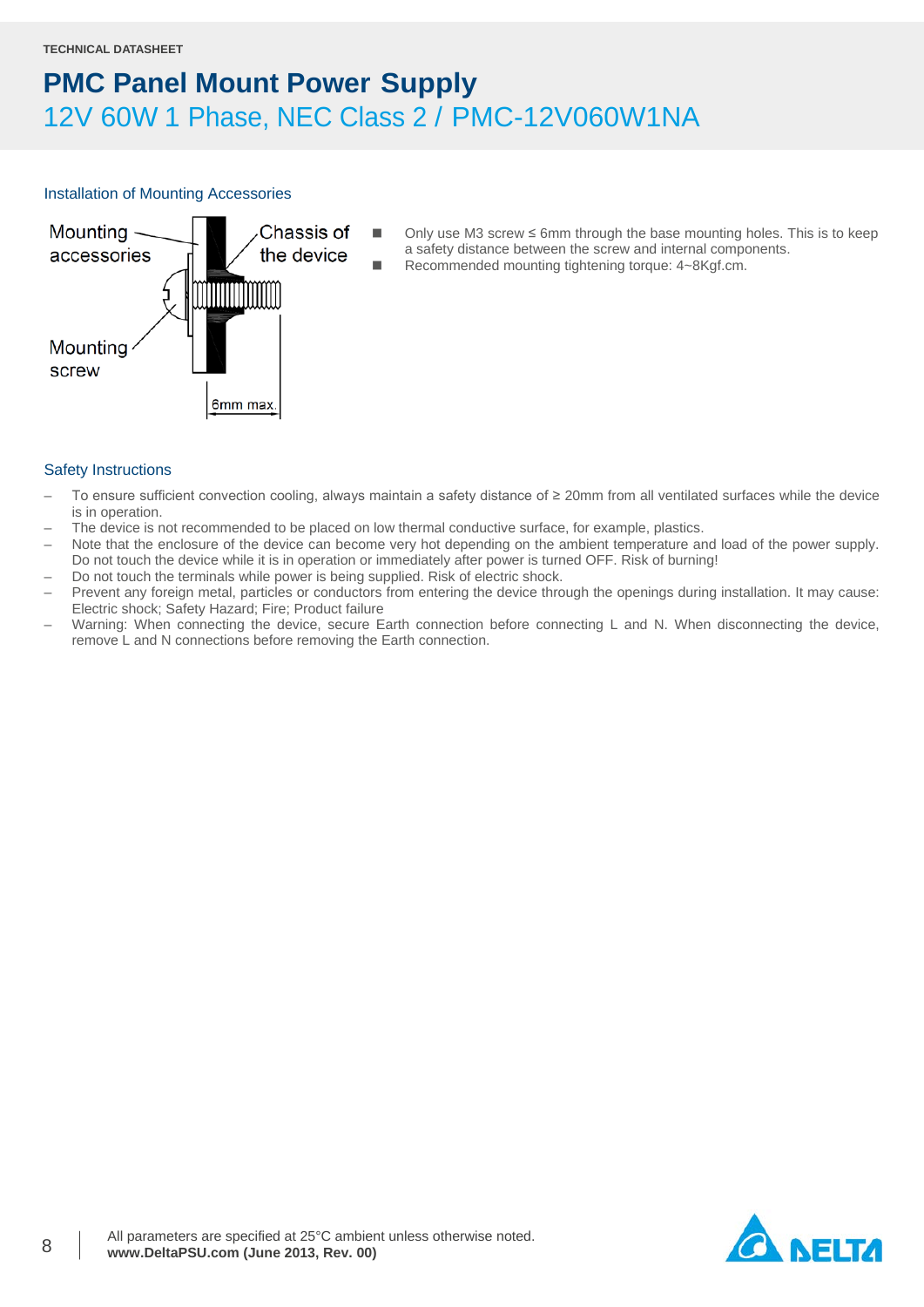#### **Functions**

#### Start-up Time

The time required for the output voltage to reach 90% of its set value, after the input voltage is applied.

#### Rise Time

The time required for the output voltage to change from 10% to 90% of its set value.

#### Hold-up Time

Hold up time is the time when the AC input collapses and output voltage retains regulation for a certain period of time. The time required for the output to reach 95% of its set value, after the input voltage is removed.

**Graph illustrating the Start-up Time, Rise Time, and Hold-up Time**



t (sec)

#### Inrush Current

 $\left.\right|_i / \left.\right|_{i \text{err}}$ 

 $1.0$ 

 $0.9$ 

 $0.5$ 

 $0.3$  $0.1$  $\overline{0}$ 

Inrush current is the peak, instantaneous, input current measured and, occurs when the input voltage is first applied. For AC input voltages, the maximum peak value of inrush current will occur during the first half cycle of the applied AC voltage. This peak value decreases exponentially during subsequent cycles of AC voltage.

 $t_{\text{intr h}}$ 

 $t_{\sf inri}$ 



The power supply output voltage will remains within  $±5\%$  of its steady state value, when subjected to a dynamic load from 0% to 100% of its rated current.